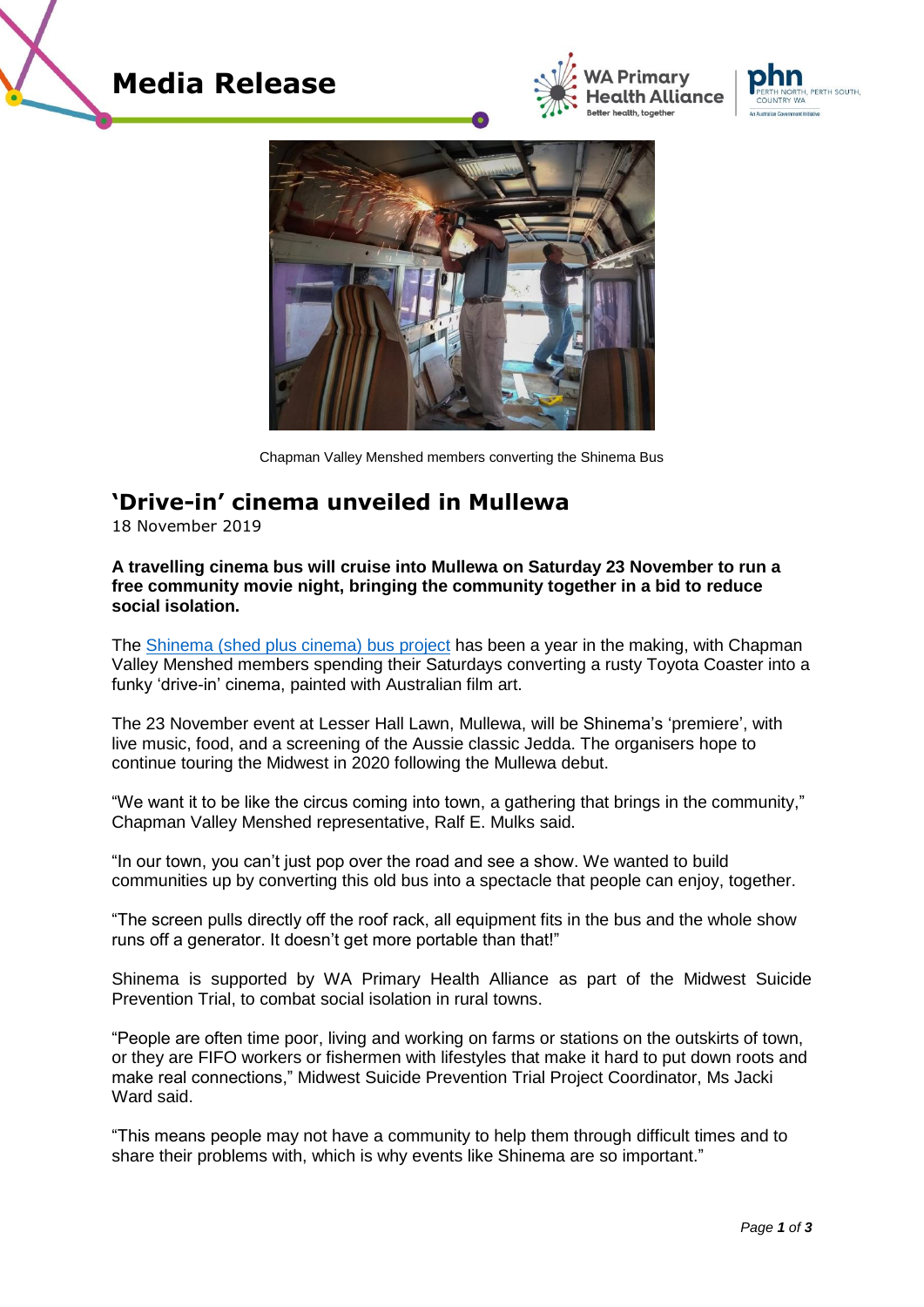

It is not just the movie night bringing the community together, with the bus conversion itself uniting the Chapman Valley Menshed members as they flexed their craftsmanship.

The Men's Shed movement originated from the idea that men are less likely to ask for help when needed, which can lead to isolation and mental health disorders. Men's Sheds provide an environment where men can connect with friends new and old, and feel valuable in the community through work on projects like Shinema.

"This has been an incredible program for the Chapman Valley men working on it. We have discovered many hidden talents in our community and everyone is proud to be involved," Mr Mulks said.

The support of Chapman Valley Men's Shed is an example of the Midwest Suicide Prevention Trial's strategy to upskill local people to create a sustainable foundation for suicide prevention in the region.

"When the Trial ends, the only way it will continue to have an impact is by enabling the community to run their own initiatives and grassroots programs," Ms Ward said.

"Often, there are very few organisations and services to step in, compared to the metropolitan area, which is why it is important that community support is driven by local people and organisations like the Chapman Valley Menshed."

To learn more about the Midwest Suicide Prevention Trial, visit our [website.](https://www.wapha.org.au/community/community-projects-and-stories/midwest-suicide-prevention-trial/)

*The Shinema project is supported by Chapman Valley Menshed, WA Primary Health Alliance and the Foundation for Rural and Regional Renewal, with additional support for the Mullewa event from the Shire of Mullewa.*

## **ENDS**

Media Contact – Taylor Bartels, 0400 687 208, [taylor.bartels@wapha.org.au](mailto:taylor.bartels@wapha.org.au)

**About WA Primary Health Alliance:** WA Primary Health Alliance oversees the strategic commissioning functions of the Perth North, Perth South and Country WA Primary Health Networks (PHNs). The WA PHNs are three of 31 PHNs established by the Australian Government nationally to increase the efficiency and effectiveness of medical services for the community. We work across the WA healthcare system with doctors, allied health professionals, hospitals and service providers to improve the coordination of care for people who are at risk of poor health outcomes. For more information, visit www.wapha.org.au

**About the National Suicide Prevention Trial:** The Midwest region is one of 12 sites across Australia selected by the Australian Government to participate in The National Suicide Prevention Trial.

The 12 locations chosen for the Trial have a higher than average suicide rate and this major trial aims to find the most effective approaches to suicide prevention for at-risk populations and share this knowledge across Australia.

The Midwest Suicide Prevention Trial is focussing on the Aboriginal community and men aged 25 to 54, specifically farmers, fishers and fly in, fly out (FIFO) workers.

The communities involved are: Geraldton, Carnarvon, Gascoyne Junction, Coral Bay, Shark Bay, Meekatharra, Yalgoo, Mt Magnet, Mullewa, Dongara, Morawa, Mingenew, Perenjori,